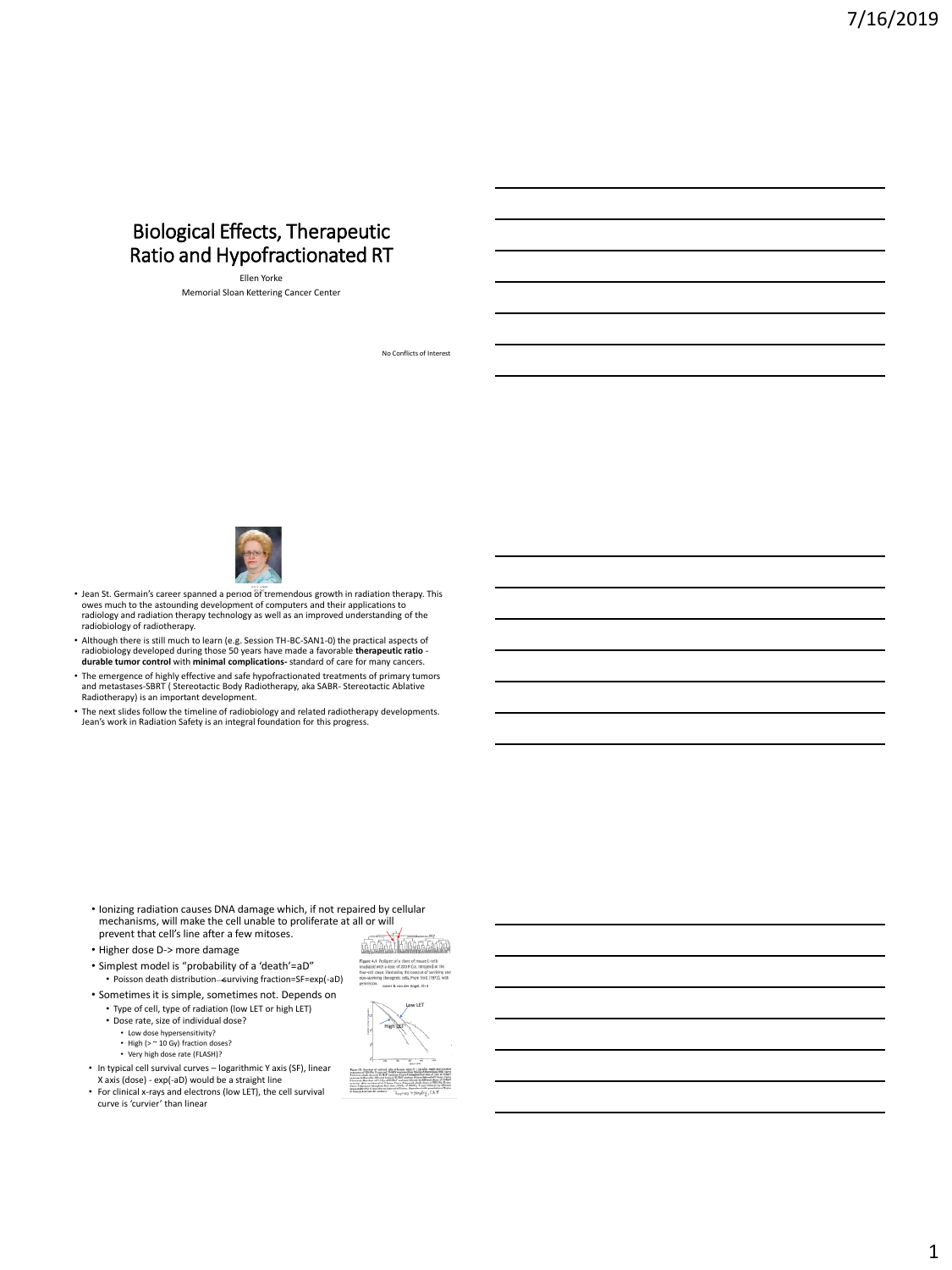### Linear- Quadratic (LQ) Model

• For mammalian cells given a single fraction acute dose D of low LET radiation the SF is often well fit by

**SF=exp(-[αD+β ])** where α and β are independent of dose

• If **n** fractions of dose **d** are given with enough time (several hours) between<br>(but not long enough for replication of surviving cells) the SF curve follows the<br>vertical arrows in the figure:

**SF= exp(-n[αd+β ])**

- This can be rewritten in many ways  $SF = \exp(-\alpha (nd + nd^2/\frac{\alpha}{\rho}))$ 
	- $SF = \exp(-\alpha D(1 + d/\frac{\alpha}{\beta}))$  where D=nd

÷. ÷. State Board ì  $\alpha$ a<br>M Figure 6. Prechonation off<br>the linear quadratic model. E

- $\cdot \frac{\alpha}{\beta}$  determines dose per fraction dependence;  $\alpha$  determines radiosensitivity
- $\cdot$  The LQ model can be elaborated to account for low dose rate (brachy) and cell growth between fractions

- Another way of writing the SF for the LQ model is  $SF = exp(-\alpha \times BED)$  where **BED**=Biologically Effective Dose=  $D(1 + d/\frac{a}{a})$
- A word about dimensions: The exponent must be dimensionless. By convention, doses<br>
and BED are given in Gy, α in Gy<sup>-1</sup>, β in Gy<sup>-2</sup> and  $\frac{a}{\beta}$  in Gy<br>
 Often  $\frac{a}{\beta}$  is included in the BED expression: BED10 or
- Typical values of  $\alpha$  for mammalian cells/low LET are in the range 0.1-1.5  $\text{Gy}^{-1}$  (radioresistant to radiosensitive)
- 
- Values of  $\frac{\alpha}{\beta}$  run from ~1 Gy to ~ 20 Gy

**-35 -30**

Radiosensitive, low α/β

- BED is often very large compared to the physical delivered doses • For 2 Gy/fx and Dose=60 Gy, if  $\frac{\alpha}{\beta}=2$  Gy the BED<sub>2</sub> = 120 Gy. For a typical <mark>single fraction</mark> cranial SRS<br>treatment with prescription 21 Gy and  $\frac{\alpha}{\beta}=2$  , BED<sub>2</sub> = 241.5 Gy !!!!
- For more comfortable numbers representing the same biological effect, we use the Equivalent Dose in 2 Gy fractions (EQD2<sub>a/B</sub>): EQD2<sub>a/B</sub> =BED<sub>a/B</sub> /(1+2/ $\frac{c}{\beta}$ )
- For the 2 examples above,  $EQD2<sub>2</sub>$  is 60 Gy and 120.75 Gy (still big but less shocking)
- BED and EQD2 are used about equally often. **DON'T CONFUSE THEM!**

#### **-25 -20 -15 -10 -5 0 0 10 20 30 40 50 60 70 80 Ln(SF) Dose (Gy)** Radiosensitive, High α/β Radioresistant, low α/β Radioresistant, high α/β Radioresistant Radioresistant, high α/β high α/β



**Variations on the LQ Theme**

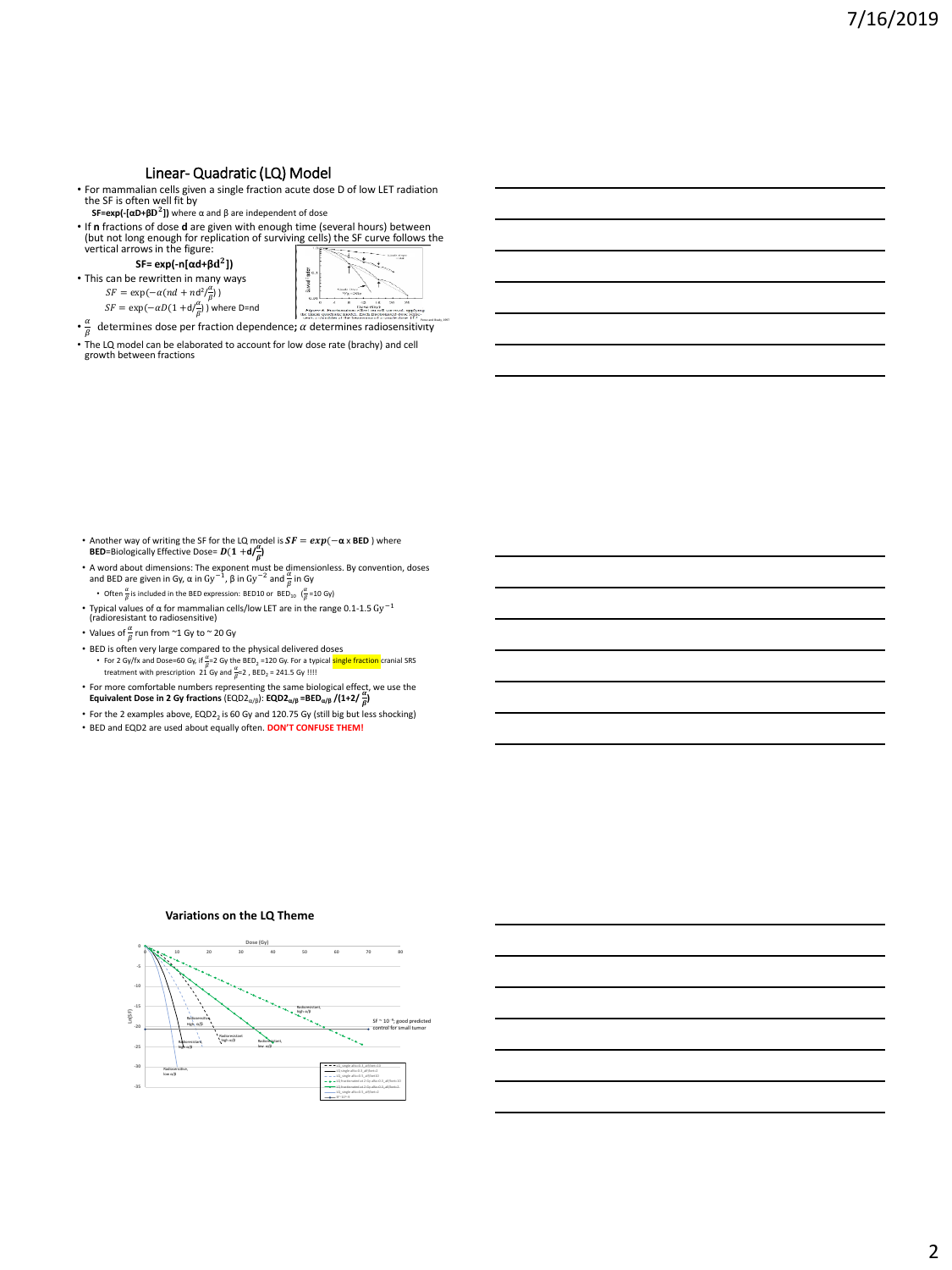#### **Radiation Effects**

#### • **Tumor Control Probability** (TCP)

• In a similarly treated population, **TCP** is the probability that the treated tumor will be locally controlled for the stated time • Often papers quote TCP at 5 years, 10 years, etc

• **Normal Tissue Complication Probability** (NTCP)

• In a similarly treated population, **NTCP** is the probability that a particular normal tissue complication will be observed. A single organ can experience several different complications due to a single course of radiation • Severe esophagitis, esophageal ulcer; radiation pneumonitis, radiation lung fibrosis

• Radiation therapy aims for a high **Therapeutic Ratio**: a qualitative concept –maximize local control, minimize NTCPs *as well as possible*



• **Dose limiting complication**: Complication is so serious that MD will reduce prescription or reduce target coverage (reduce TCP) rather than risk it.

• Prime examples: Radiation myelitis, pneumonitis

#### **RT effects typically have a sigmoidal dependence on dose**

- Two key parameters Location of curve on dose or BED or EQD2 axis (50% effect=D50)
- Slope of curve (usually at 50% point): ϒ50 • Many different functions are sigmoidal and are widely used



#### **Isoeffective Regimens**

• Isoeffective concept is more general than any model

• Let the effect of radiation damage to a specified tumor or other tissue or cells in vitro be given by a function  $f(D,d, \{q\})$ • {q} other factors; e.g. dose rate, type of radiation, extracellular environment,

- Two radiation regimens are **isoeffective** if they have the same effect for the same cellular system: f(D,d, {q})=f(D',d',{q'})
- For the simple LQ model, two fractionations (different doses and number of fractions) are isoeffective if <mark>BED<sub>α/β</sub> = BED′<sub>α/β</sub> (</mark>or EQD2<sub>α/β</sub> = EQD2′<sub>α/β</sub> )
	- Example: if  $\frac{\alpha}{\beta}$  = 2 Gy, 60 Gy in 30 fractions is isoeffective to a single 10 Gy fraction

• A surprising observation: The LQ model works pretty well for normal tissue complications!

• Normal tissues are composed of many cell types and their complications are not necessarily due to obvious cell killing (and which cell??)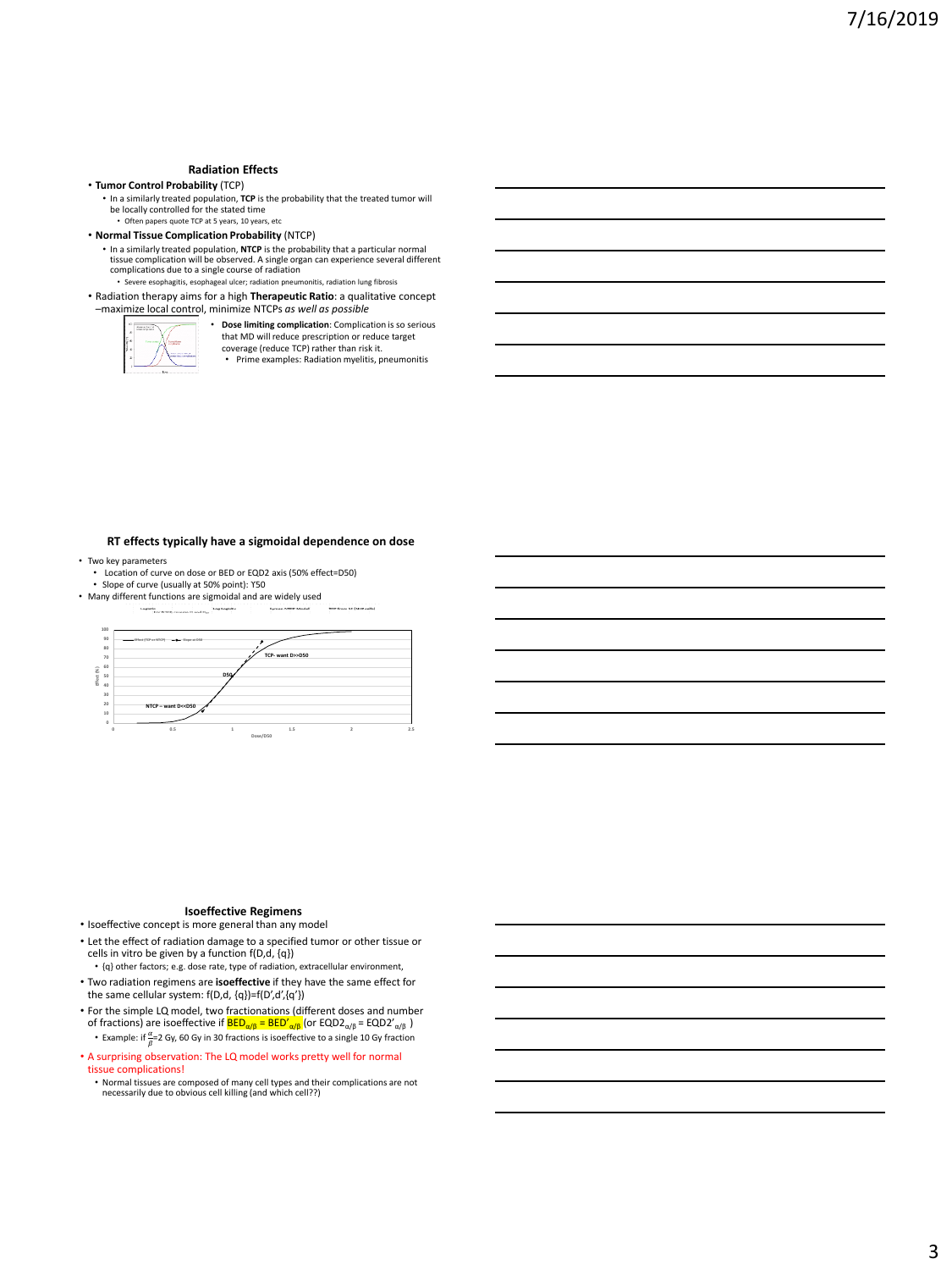- **Early (acute)** complications: during or shortly<br>after treatment course depend more weakly<br>on dose per fraction (dpf); **higher**  $\frac{\alpha}{\beta}$ <br>• (e.g. skin erythema, mucosa, parotids, bone<br>marrow-low blood counts)
- 
- **Late** complications: months-years after treatment, depend strongly on dpf; **lower**
- (e.g. radiation myelitis, osteomyelitis, tubular organ strictures) Intermediate: during or shortly after course
- but strong dpf dependence • (e.g. radiation pneumonitis,  $\frac{\alpha}{\beta} \sim 3 - 4$ )

Graphs show isoeffective fractionations<br>Total dose=BED<sub>comp</sub> /(1+dpf/ $\frac{\alpha}{\beta}$ )

• Larger  $\frac{a}{\beta}$  > shallower slope

| m<br><b>eri</b>                                                                                                                                                                                                                                                                                                                                                                                                                                                                                                                                                                                                                                                                                                                                                                                                                     |
|-------------------------------------------------------------------------------------------------------------------------------------------------------------------------------------------------------------------------------------------------------------------------------------------------------------------------------------------------------------------------------------------------------------------------------------------------------------------------------------------------------------------------------------------------------------------------------------------------------------------------------------------------------------------------------------------------------------------------------------------------------------------------------------------------------------------------------------|
|                                                                                                                                                                                                                                                                                                                                                                                                                                                                                                                                                                                                                                                                                                                                                                                                                                     |
|                                                                                                                                                                                                                                                                                                                                                                                                                                                                                                                                                                                                                                                                                                                                                                                                                                     |
| - 2<br>$\alpha$<br>10L                                                                                                                                                                                                                                                                                                                                                                                                                                                                                                                                                                                                                                                                                                                                                                                                              |
| 1.8.65<br><b>DAM/RIVING SOU</b>                                                                                                                                                                                                                                                                                                                                                                                                                                                                                                                                                                                                                                                                                                                                                                                                     |
| figure 3.12. Increase in location door with decreasing does put fraction for various<br>advocation those end a tenery planed curved, and late respending timers tealed<br>arrest. Slopes are steeper for the late-requesting tisenes, which are more oexaitive to<br>hangs in frontien also and obces target-cell populations were correspondingly<br>haracterized by lawse o/f ration. Representive was minized in the early-responding<br>innue unrespective to the same that this may have occurred the dashed locallect curves<br>could be artificially steep; therefore when corrected for this effect the dealed curves would<br>letten and the disparity between slopes of dealers and sails! Enes would be even greater<br>Adopted from Thomas et al. 1982 end Floher and Hendry 1987).<br>Thum es = Hendry, Ch 3)<br>ta Ti |
| LO: total isoeffective dose vs dose per fraction                                                                                                                                                                                                                                                                                                                                                                                                                                                                                                                                                                                                                                                                                                                                                                                    |
|                                                                                                                                                                                                                                                                                                                                                                                                                                                                                                                                                                                                                                                                                                                                                                                                                                     |

|  | -B-althet:10 Gy360:22 Gr  |  |
|--|---------------------------|--|
|  | -0-alfa/betar2 Gy;@Dr22Gy |  |
|  | Dose per fraction         |  |

#### **Volume Effects in Normal Tissues**

- 1991: NCI contract in anticipation of 3D (CT-based) conformal RT
- The 'Emami paper': Consensus tolerance doses for 28 serious



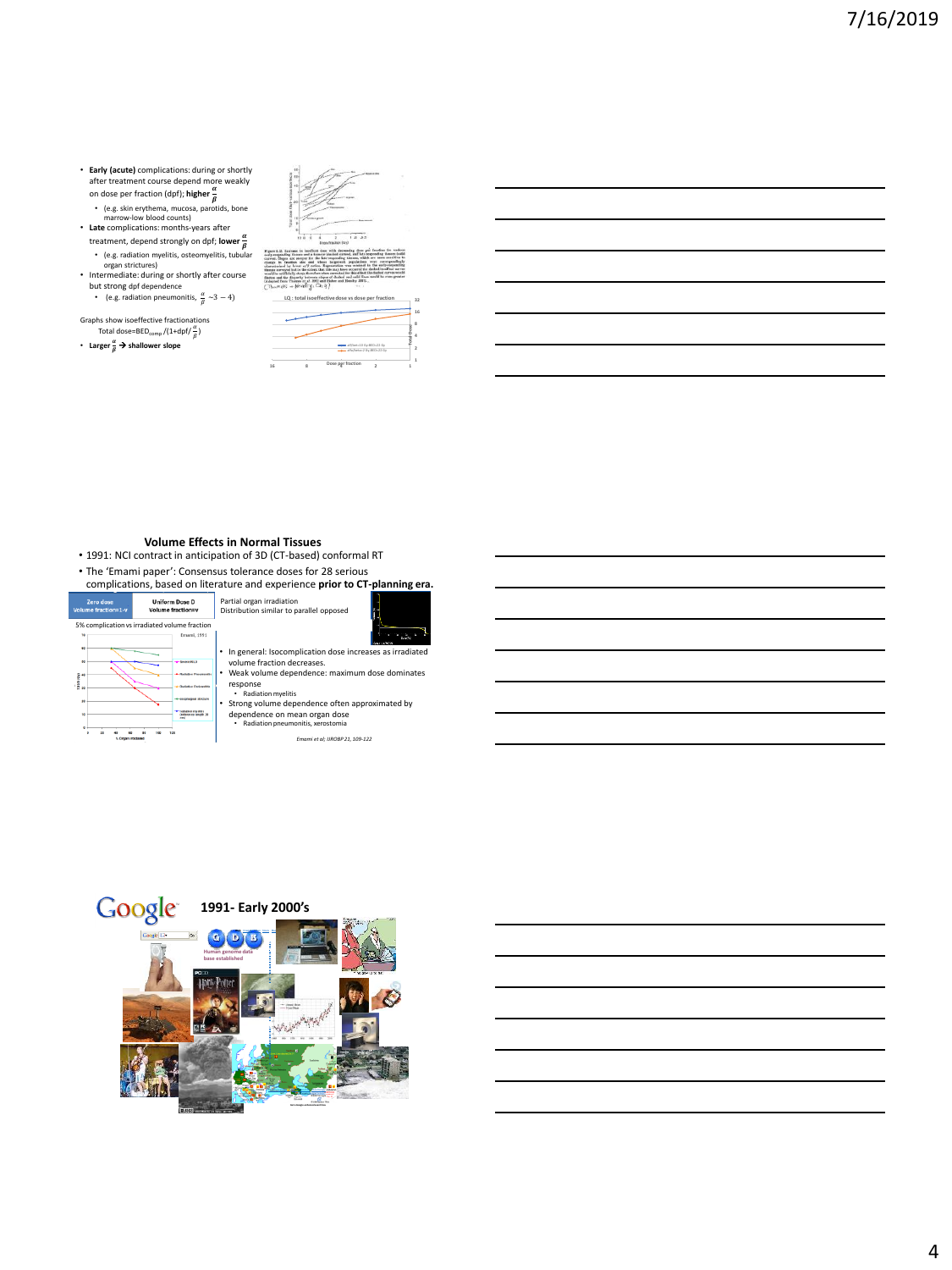# 1991-early 2000's

• Enormous increase in computer speed, capability

• CT scanners, CT simulation, computerized treatment planning

|                                                                                                                | Three-dimensional contormal radiatherapy and down excalation: where do we stand?                                                                                                                                                                                                                                                                                                                              |
|----------------------------------------------------------------------------------------------------------------|---------------------------------------------------------------------------------------------------------------------------------------------------------------------------------------------------------------------------------------------------------------------------------------------------------------------------------------------------------------------------------------------------------------|
| Zeichky MJ, Leibel SA, Kutcher GJ, Fuks Z.<br>Semin Radat Orest, 1995 Apr 521 107-14, Review.<br>Death GloGAin |                                                                                                                                                                                                                                                                                                                                                                                                               |
| • IMRT                                                                                                         | Plenning, delivery, and quality assurance of intensity modulated radiofrenzy using<br>dynamic rradition' collinator, a strategy for large-scale implementation for the<br>treatment of corrinorna of the prostate.<br>Burman C. Chui CS. Kutcher G. Leibel S. Zelefsky M. LoSasso T. Spirou S. Wu G. Yang<br>J. Stein J. Mohan R. Fuks Z. Ling CC.<br>Int J Radiat Cocordinal Phys. 1997 Nov 1 Ship (663-73). |



• Improved knowledge of dosimetric correlates of NTCP, TCP • Though not necessarily improved mechanistic explanation

|                                                                                  | For NTCP, reverse D and Don |                             | <b>In NTCP Model</b> | from SF (Not cells) |  |
|----------------------------------------------------------------------------------|-----------------------------|-----------------------------|----------------------|---------------------|--|
| $TCPD = \text{exp}(D - D_{\text{m}})h\phi(1) + \text{exp}(D - D_{\text{m}})h(1)$ |                             | $TCP(D) =  A  + (D,  D ^2)$ | r.<br>f de           | $TCP = send = NSD$  |  |
|                                                                                  |                             |                             | $\mathbf{r} =$       |                     |  |

### **QUANTEC**

**(Q**uantitative **A**nalysis of **N**ormal **T**issue **E**ffects in **C**linic**)** • Updated NTCP dose-volume dependence from **published outcomes** from the 3DCRT-early IMRT era





#### **SBRT (SABR)………………………………The Next Frontier**

• Greatly improved image guidance during treatment make it (relatively) safe to deliver large doses (>5 Gy) in a small # of fractions (1-10)

• Stereotactic Body Radiation Therapy (or Stereotactic Ablative Radiation Therapy)

- 
- Used for increasingly many disease sites Superior or at least equivalent TCP, much more convenient for patients
- **Some unexpected complications** but with caution, these are not common Carotid 'blowout' in H&N sbrt reirradiation, chest wall pain/rib fracture in lung sbrt